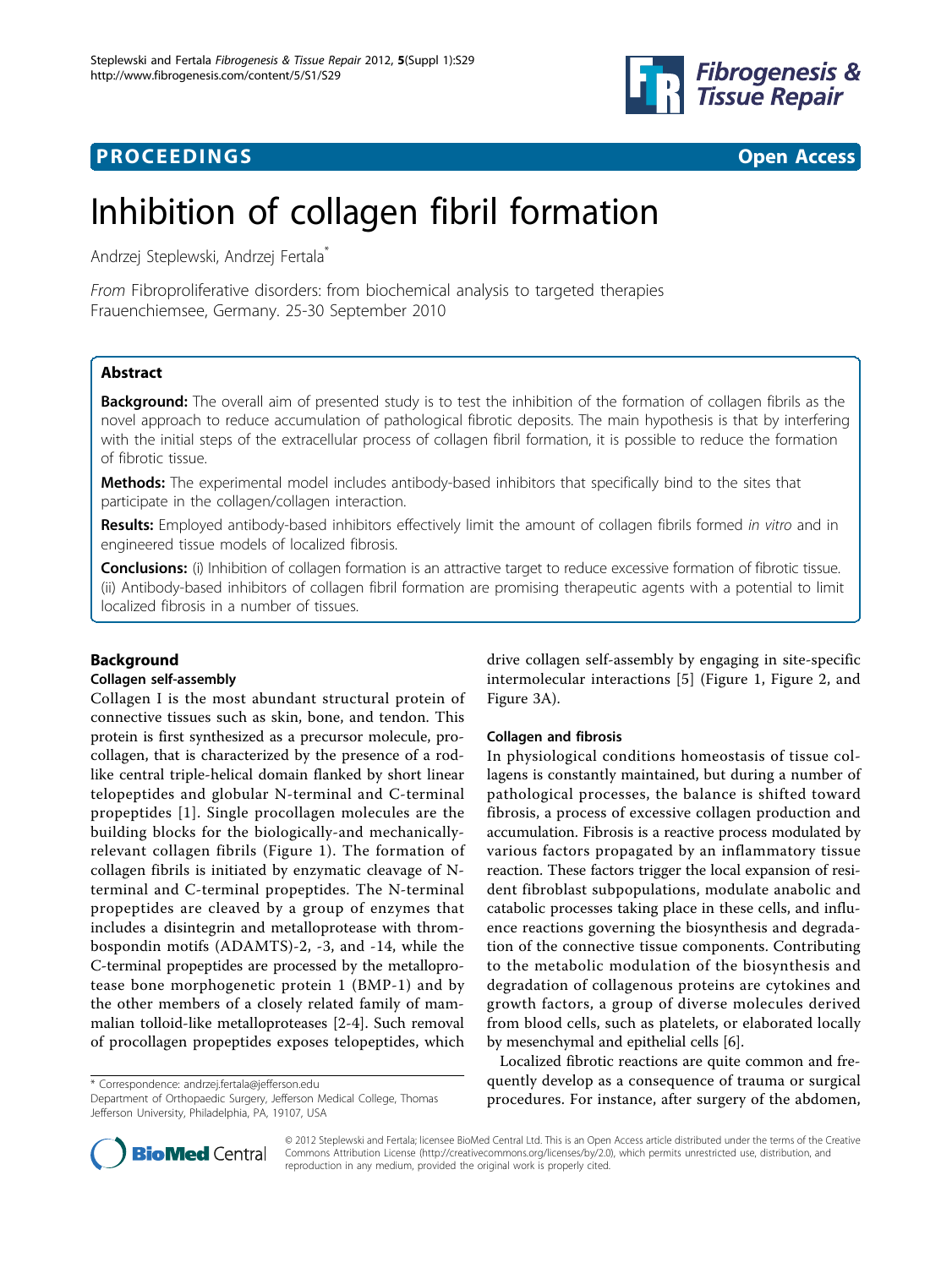<span id="page-1-0"></span>

the formation of excessive scar tissue around abdominal organs, such as the intestines, can interfere with the function of such organs and may cause severe pain and even death. Another situation where excessive scar formation presents a major complication is in the eye after glaucoma surgery performed to create a pressure-maintenance valve. Frequently, however, excessive scar formation closes this pressure-reducing valve, thereby forcing the intraocular pressure to rise [[7](#page-4-0)]. Moreover, excessive scarring of the vocal folds may severely alter their ability to vibrate, thereby causing a number of voice disorders [\[8](#page-4-0)].

## Inhibitors of fibrosis

At present, several biological processes critical for the development of fibrotic lesions are considered potential targets for inhibitors of fibrosis. These inhibitors aim at (i) reducing inflammatory processes associated with



fibrosis, (ii) inhibiting biological functions of cytokines and growth factors that promote fibrosis, (iii) reducing cell proliferation, and (iv) decreasing the biosynthesis and enzymatic processing of procollagen molecules. The common characteristic of the above approaches is that they target broad upstream processes of the fibrotic cascade. Since most of these processes are involved not only in pathological fibrosis, but also in a number of physiological events, interfering with them is frequently associated with adverse effects [[9](#page-4-0)-[13](#page-4-0)]. Below is a brief characteristic of various clinical and experimental approaches employed currently and in the past to reduce localized fibrotic changes.

#### Inhibition of the inflammatory phase

Inhibition of excessive fibrosis at the inflammatory stage has been widely investigated, and at present, is the most established approach to scar management. The inflammatory response can be regulated before, during, and after synthesis of the inflammatory mediators. The most commonly applied anti-inflammatory agents targeting production of inflammatory proteins are glucocorticosteroids. These compounds are effective in some cases of liver and pulmonary fibrosis and also in some patients treated for severe hypertrophic scars of the skin [[11,14-17](#page-4-0)]. Because of the adverse side effects of steroids, particularly when applied systemically, their use is limited in chronic fibrotic diseases. Most nonsteroidal antiinflammatory drugs studied as antifibrotic agents were reported to be ineffective [\[18](#page-4-0)].

## Inhibition of cytokines

A number of cytokines and growth factors have been identified in fibrotic processes, and their roles have been associated with the activation of the expression of genes encoding collagens and other structural macromolecules. Among these factors, members of the TGF- $\beta$  family, connective tissue growth factor (CTGF), platelet derived growth factor (PDGF), and epidermal growth factor (EGF) play key roles. Perhaps the most attractive target for inhibiting fibrosis at the level of cytokines is  $TGF- $\beta$ 1. As$ demonstrated by Shah et al., injecting anti-TGF- $\beta$ 1 antibodies into margins of healing wounds significantly decreases scar formation [[13\]](#page-4-0). TGF- $\beta$ , however, has normal functions that make chronic administration of any inhibitor that indiscriminately blocks  $TGF- $\beta$  activity problematic$ due to unwanted side effects. Moreover, the overall enthusiasm about using an anti-TGF- $\beta$ 1 approach to treat fibrosis is hampered by evidence that  $TGF- $\beta$ 1$  may also function as a tumor suppressor [\[19,20](#page-4-0)]. The main concern, then, is that long-term exposure to TGF- $\beta$ 1 inhibitors could cause dangerous side-effects in the form of cancers. Still, more recently approaches targeting TGF- $\beta$ 1 via blocking connexin-mediated mechanisms were proposed.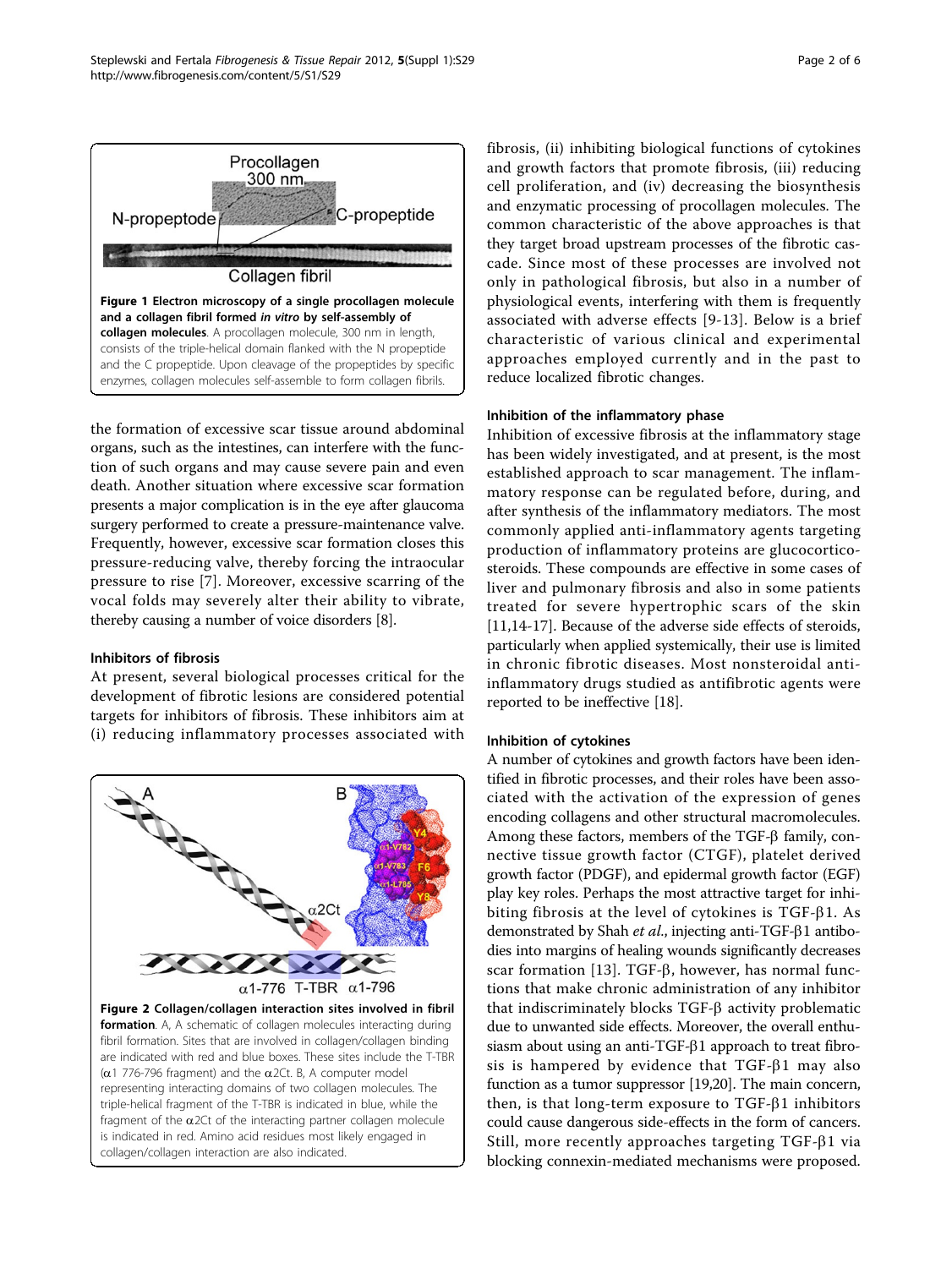<span id="page-2-0"></span>

Specifically, the studies showed that cell-permeable peptides that block intracellular interactions of connexin 43 alter TGF- $\beta$ 1 functions, thereby limiting production of collagen in an animal model [[21\]](#page-4-0). A clinical value of this intracellular approach, however, has not yet been examined.

In addition to targeting TGF- $\beta$ 1 and other cytokines at the protein level, attempts were made to inhibit the expression of the corresponding genes by antisense oligonucleotide or RNA interference (RNAi) approaches [\[22](#page-4-0)]. Although antisense oligonucleotide technology has been around for about two decades, it appears that, for a variety of reasons, this technology did not find a broad clinical use and it is primarily employed as a research tool.

## Inhibition of cell proliferation

Mitomycin-C and 5-fluorouracil inhibit the proliferation of cells by blocking DNA synthesis and transcription. A single application of these agents by injection was shown to be effective in reducing the recurrence of keloid formation after surgery. Injection of 5-fluorouracil, however, causes considerable pain, thereby limiting the use of this agent for keloid reduction [[12,23-25\]](#page-4-0).

#### Inhibition of collagen synthesis

Because prolyl-4-hydroxylase-mediated post-translational modifications are required for the correct folding of individual pro- $\alpha$ chains into functional triple-helical molecules and for the secretion of such folded molecules into the extracellular space, this enzyme was identified as a potential target to limit collagen biosynthesis. For instance, "Doxorubicin", a commonly used chemotherapeutic agent that irreversibly inactivates prolyl-4-hydroxylase in human skin fibroblasts, inhibits collagen chain assembly. It is not clear, however, if this agent would be beneficial to patients with excessive scar formation.

Yet another approach to limit the production of "functional" collagen molecules was to administer proline analogues [[26](#page-4-0)]. Because proline is a major residue in fibrillar collagens and constitutes  $~10\%$  of the total pool of collagen amino acid residues, the rationale behind this concept was that incorporating proline analogues to newly synthesized collagen chains, instead of native proline residues, would lead to the formation of nonfunctional collagen molecules. Although a number of proline analogues were developed a few decades ago, to date, they have not been used due to significant toxic side effects [[26\]](#page-4-0).

#### Inhibition of procollagen-processing enzymes

One of the critical steps that involved in collagen fibril formation is the enzymatic cleavage of procollagen propeptides with procollagen N-proteinase (PNP) and BMP-1 [[27,28\]](#page-4-0). The discovery of the amino acid sequence of BMP-1 prompted the research on its potential inhibitors [[4,29,30\]](#page-4-0). The rationale of this approach was that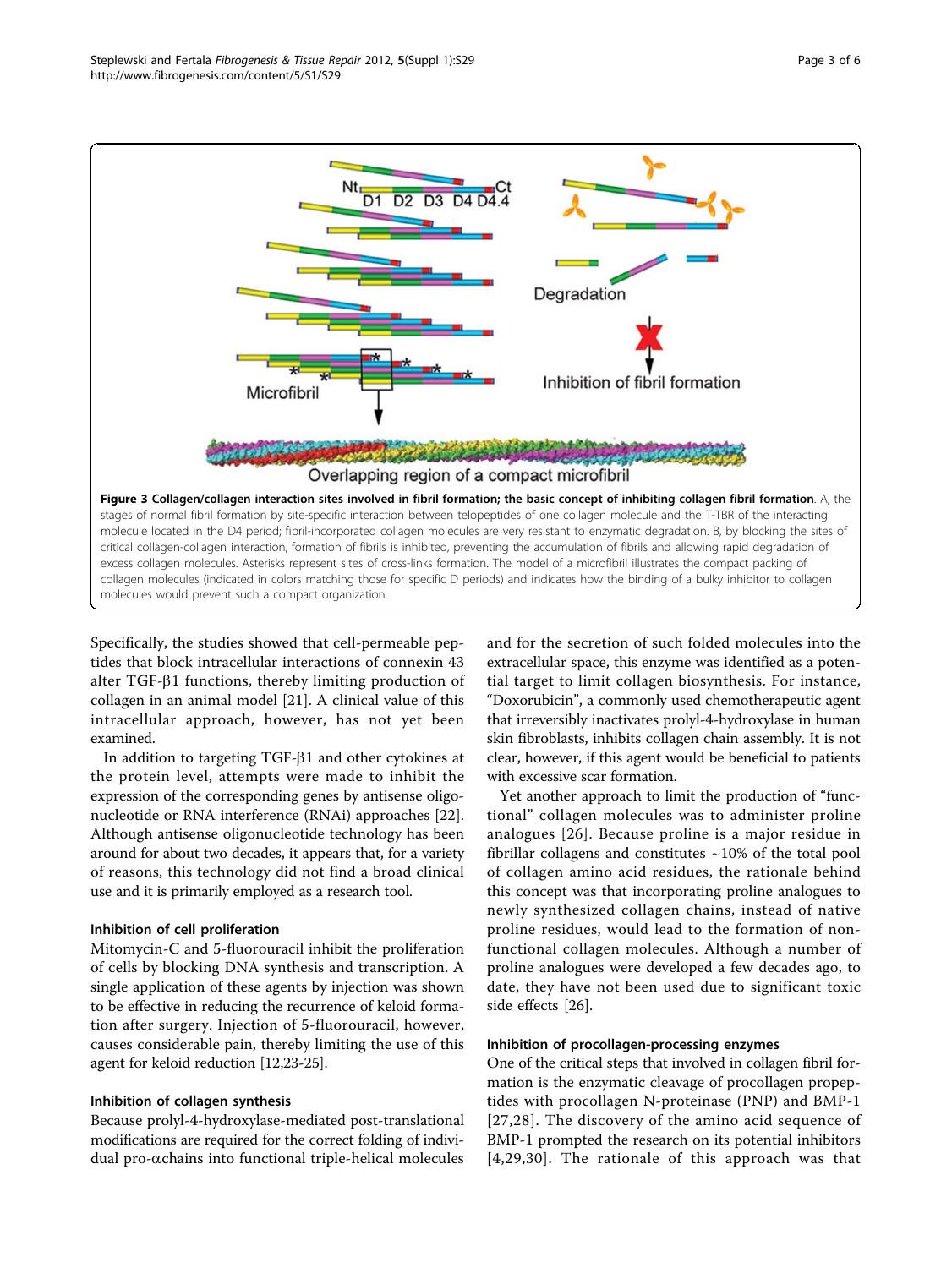inhibiting the cleavage of the C-terminal propeptides by BMP-1 would prevent fibril formation, thereby limiting excessive fibrosis. Several inhibitors of BMP-1 (e.g. acidic dipeptide hydroxamate) have been reported to be active in vitro, but their effect on preventing collagen fibril formation is not known [[9\]](#page-4-0). An additional significant problem is that BMP-1, in addition to procollagens, processes a number of other macromolecules central to various important biological events not related to collagen fibril formation [[31](#page-4-0)[-35\]](#page-5-0). Moreover, BMP-1 knockout experiments demonstrated the presence of normal collagen fibrils in tissues of BMP-1-knockout mice, indicating that BMP-1 is not the only enzyme able to process procollagen in vivo, making it an unattractive target for inhibitors of fibrosis [[35](#page-5-0)]. Similarly, PNP knockout experiments demonstrated the presence of fully processed collagen I and collagen II in tissues of experimental mice. Moreover, PNP knockout caused sterility in males, an unexpected adverse effect [[36](#page-5-0)].

#### Inhibition of formation of fibril-stabilizing cross-links

In physiological conditions, the chemical cross-linking of collagen molecules incorporated in collagen fibrils is critical for the mechanical stability of fibrils. Moreover, the presence of chemical cross-links makes fibril-incorporated collagen molecules more resistant to proteolysis. This notion is supported by a study which demonstrated that long-term stability of free collagen molecules at 37°C is quite low [\[37](#page-5-0)]. Because of such instability, exposed individual  $\alpha$  chains of these molecules are readily accessible to proteases [\[37\]](#page-5-0).

Formation of cross-links is an enzymatic process catalyzed by lysyl-oxidase. Since lysyl oxidase is a copperdependent enzyme, it has been proposed that the use of copper chelators, such as D-penicillamine, could result in reduced cross-link formation, thereby limiting tissue fibro-sis [[38\]](#page-5-0). Postulations have also been made to employ  $\beta$ aminopropionitrile, a compound that inhibits enzymatic activity of lysyl oxidase by irreversible binding to this enzyme [[38,39](#page-5-0)]. In a clinical context, however, inhibitors of lysyl oxidase are not suitable for the treatment of fibrotic diseases because of their considerable toxicity.

## **Discussion**

## A novel concept; limiting tissue fibrosis by direct targeting collagen fibril formation –

Because of a number of limitations of current approaches to reduce excessive formation of localized fibrotic deposits, Chung *et al*. have proposed a novel concept. The premise of this new concept is that, regardless of etiology, fibrotic deposits are built primarily from collagen, specifically collagen fibrils. Consequently, Chung et al. have proposed a plan to inhibit formation of fibrotic deposits by limiting formation of collagen fibrils (Figure [2](#page-1-0) and Figure [3\)](#page-2-0) [[40\]](#page-5-0).

In contrast to the approaches presented above, the method proposed by Chung et al. targets a specific downstream event in a fibrotic cascade. Specifically, in this novel approach, the main target is the collagen/collagen interaction, a key process that drives collagen fibril formation (Figure [2,](#page-1-0) and Figure [3\)](#page-2-0). The proposed target for inhibiting formation of collagen fibrils is well defined. It has been determined that critical collagen/collagen binding is mediated through interaction of the C-terminal  $\alpha$ 1(I) and  $\alpha$ 2(I) telopeptides ( $\alpha$ 1Ct and  $\alpha$ 2Ct) of one collagen molecule and the Triple-helical Telopeptide-Binding Region (T-TBR) of another binding partner (Figure [2\)](#page-1-0). It has been also determined that the T-TBR corresponds to the  $\alpha$ 1 776-796 fragment of collagen I (Figure [2\)](#page-1-0) [[41](#page-5-0)]. Note: numbering of amino acid residues considers the first glycine residue in a collagen triple-helical region as number "1".

Even though collagen fibrils in vivo are complex heterotypic structures consisting not only of collagen I, but also of other collagen types, such as collagen III and collagen V, it is predicted that the novel approach targeting collagen I self-assembly will still be effective. This notion is justified because collagen I contributes the most to the total protein mass of fibrotic tissue and other collagen types are most effectively incorporated into a fibril only when collagen I core is present [\[42\]](#page-5-0). Thus, by blocking the self-assembly of collagen I, it will be possible to interrupt the entire cascade of heterotypic fibril formation.

The prospect of the novel concept of inhibiting collagen fibril formation by blocking collagen/collagen binding for its clinical utility is supported, in part, by earlier reports on the inhibition of intermolecular interactions. For instance, the formation of amyloid fibrous deposits in Alzheimer's disease can be partially inhibited by a fragment of collagenous Alzheimer amyloid plaque component (CLAC), which blocks binding between full-length CLAC molecules [[43\]](#page-5-0). Moreover, a number of therapeutic agents that act through blocking intermolecular interactions already exist in the clinical practice. Those agents include "Etanercept" (a fusion protein that neutralizes soluble TNF- $\alpha$  in psoriasis, rheumatoid arthritis, and psoriatic arthritis) and "Enfuvirtide" (a synthetic peptide that acts extracellularly and inhibits HIV entry into T cells). These fundamental similarities among approaches to inhibit various intermolecular interactions provide a valid point in support of targeting collagen/collagen interaction to limit excessive formation of collagen deposits.

## Strategies of designing inhibitors of collagen fibril formation

The original concept and the initial results on inhibiting collagen fibril formation as a way to reduce the formation of fibrotic deposits in a keloid-like model were described by Chung et al. [[40](#page-5-0)]. In this study, the authors have demonstrated that a monoclonal antibody that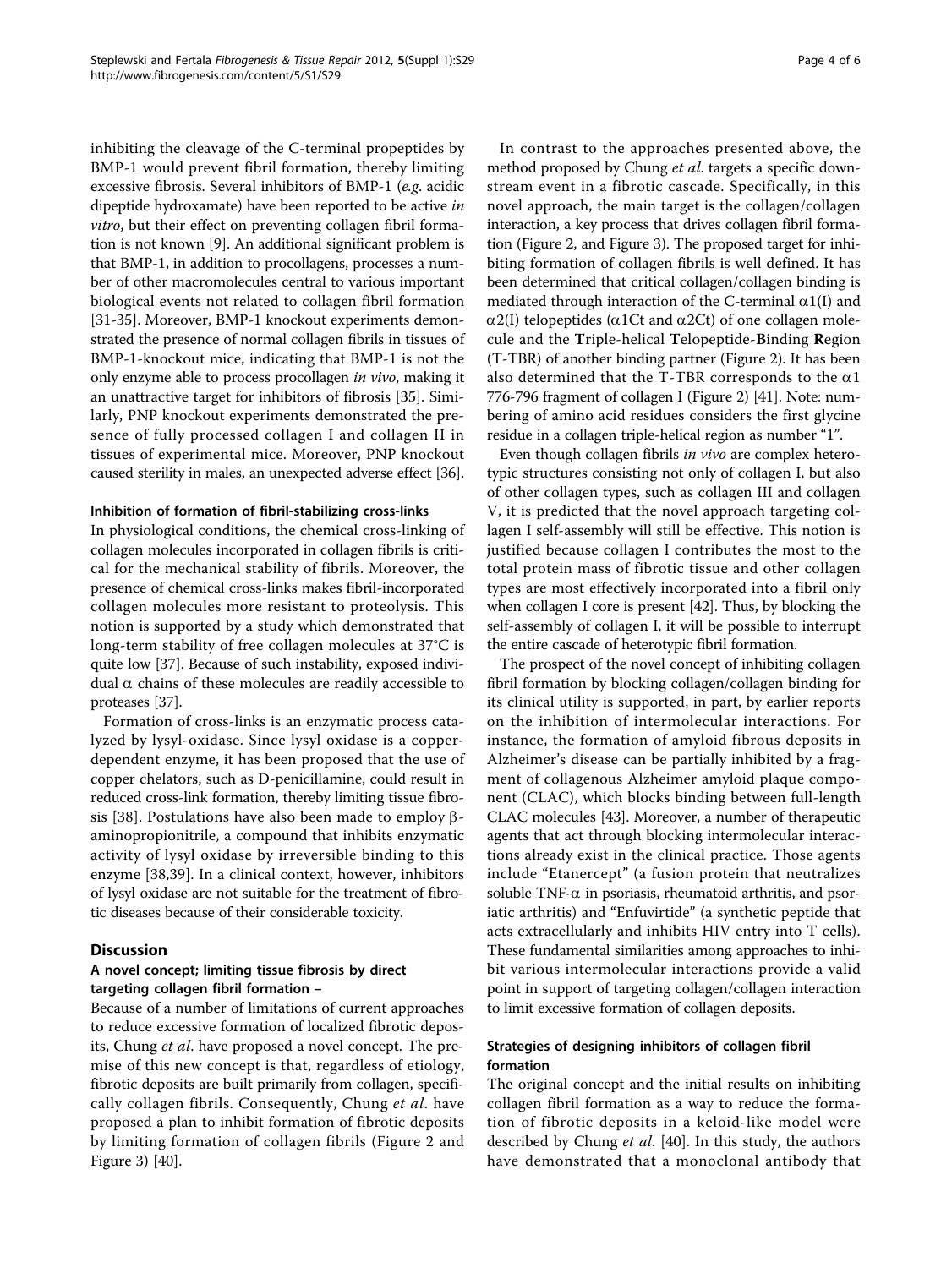<span id="page-4-0"></span>binds to the  $\alpha$ 2 C-terminal telopeptide of human collagen I (anti- $\alpha$ 2Ct) significantly reduces the amount of collagen deposited in keloid-like constructs formed subcutaneously in nude mice. The authors have concluded that this reduction was a result of blocking the  $\alpha$ 2 C-terminal telopeptide-mediated collagen/collagen interaction (Figure [2](#page-1-0)) [[40\]](#page-5-0). Based on the above results, utilizing antibody-based inhibitors is, at present, a leading concept in an approach to reducing localized fibrosis through interfering with collagen fibril formation. Antibody-based approaches include engineering clinicallyrelevant IgG and scFv variants.

#### Conclusions

-Inhibition of collagen formation is an attractive target to reduce excessive formation of fibrotic tissue.

-Unlike canonical inhibitors of excessive accumulation of collagen-rich deposits, inhibition of collagen fibril formation targets a specific, extracellular event.

-Blocking collagen fibril formation may serve as an independent or supporting method to reduce excessive, localized accumulation of collagen-rich deposits.

-Antibody-based inhibitors of collagen fibril formation are promising therapeutic agents with a potential to limit localized fibrosis in a number of tissues.

#### Acknowledgements

This article has been published as part of Fibrogenesis & Tissue Repair Volume 5 Supplement 1, 2012: Proceedings of Fibroproliferative disorders: from biochemical analysis to targeted therapies. The full contents of the supplement are available online at [http://www.fibrogenesis.com/](http://www.fibrogenesis.com/supplements/5/S1) [supplements/5/S1.](http://www.fibrogenesis.com/supplements/5/S1)

This work was supported by the National Health Institutes [2R01AR048544- 06A2 and 1R21AR061118-01].

#### Authors' contributions

AS carried out collagen inhibition studies. AF conceived of the study, participated in its design and coordination, and drafted the manuscript. All authors read and approved the final manuscript.

#### Competing interests

The authors declare that they have no competing interests.

#### Published: 6 June 2012

#### References

- 1. Prockop DJ, Kivirikko KI: Collagens: molecular biology, diseases, and potentials for therapy. Annu Rev Biochem 1995, 64:403-434.
- 2. Colige A, Vandenberghe I, Thiry M, Lambert CA, Van Beeumen J, Li SW, Prockop DJ, Lapiere CM, Nusgens BV: Cloning and characterization of ADAMTS-14, a novel ADAMTS displaying high homology with ADAMTS-2 and ADAMTS-3. J Biol Chem 2002, 277(8):5756-5766.
- 3. Hopkins DR, Keles S, Greenspan DS: The bone morphogenetic protein 1/ Tolloid-like metalloproteinases. Matrix Biol 2007, 26(7):508-523.
- 4. Kessler E, Takahara K, Biniaminov L, Brusel M, Greenspan DS: Bone morphogenetic protein-1: the type I procollagen C-proteinase [see comments]. Science 1996, 271(5247):360-362.
- 5. Kadler KE, Hojima Y, Prockop DJ: Assembly of collagen fibrils de novo by cleavage of the type I pC-collagen with procollagen C-proteinase. Assay of critical concentration demonstrates that collagen self-assembly is a classical example of an entropy-driven process. J Biol Chem 1987, 262(32):15696-15701.
- 6. Pannu J, Trojanowska M: Recent advances in fibroblast signaling and biology in scleroderma. Curr Opin Rheumatol 2004, 16(6):739-745.
- 7. Addicks EM, Quigley HA, Green WR, Robin AL: Histologic characteristics of filtering blebs in glaucomatous eyes. Arch Ophthalmol 1983, 101(5):795-798.
- 8. Lim X, Tateya I, Tateya T, Munoz-Del-Rio A, Bless DM: Immediate inflammatory response and scar formation in wounded vocal folds. Ann Otol Rhinol Laryngol 2006, 115(12):921-929.
- Ovens A, Joule JA, Kadler KE: Design and synthesis of acidic dipeptide hydroxamate inhibitors of procollagen C-proteinase. J Pept Sci 2000, 6(9):489-495.
- 10. Riley DJ, Kerr JS, Berg RA, Ianni BD, Pietra GG, Edelman NH, Prockop DJ: beta-Aminopropionitrile prevents bleomycin-induced pulmonary fibrosis in the hamster. Am Rev Respir Dis 1982, 125(1):67-73.
- 11. Roseborough IE, Grevious MA, Lee RC: Prevention and treatment of excessive dermal scarring. J Natl Med Assoc 2004, 96(1):108-116.
- 12. Sanders KW, Gage-White L, Stucker FJ: Topical mitomycin C in the prevention of keloid scar recurrence. Arch Facial Plast Surg 2005, 7(3):172-175.
- 13. Shah M, Foreman DM, Ferguson MW: Neutralisation of TGF-beta 1 and TGF-beta 2 or exogenous addition of TGF-beta 3 to cutaneous rat wounds reduces scarring. J Cell Sci 1995, 108(Pt 3):985-1002.
- 14. Albanis E, Safadi R, Friedman SL: Treatment of hepatic fibrosis: almost there. Curr Gastroenterol Rep 2003, 5(1):48-56.
- 15. Cohen JK, Diegelmann RF: The biology of keloid and hypertrophic scar and the influence of corticosteroids. Clin Plast Surg 1977, 4(2):297-299.
- 16. Cohen IK, Diegelmann RF, Johnson ML: Effect of corticosteroids on collagen synthesis. Surgery 1977, 82(1):15-20.
- 17. Friedman SL, Maher JJ, Bissell DM: Mechanisms and therapy of hepatic fibrosis: report of the AASLD Single Topic Basic Research Conference. Hepatology 2000, 32(6):1403-1408.
- 18. Friedman SL: Liver fibrosis from bench to bedside. J Hepatol 2003, 38(Suppl 1):S38-53.
- 19. Iyer S, Wang ZG, Akhtari M, Zhao W, Seth P: Targeting TGFbeta signaling for cancer therapy. Cancer Biol Ther 2005, 4(3):261-266.
- 20. Serra R, Crowley MR: Mouse models of transforming growth factor beta impact in breast development and cancer. Endocr Relat Cancer 2005, 12(4):749-760.
- 21. Rhett JM, Ghatnekar GS, Palatinus JA, O'Quinn M, Yost MJ, Gourdie RG: Novel therapies for scar reduction and regenerative healing of skin wounds. Trends Biotechnol 2008, 26(4):173-180.
- 22. Jazag A, Kanai F, Ijichi H, Tateishi K, Ikenoue T, Tanaka Y, Ohta M, Imamura J, Guleng B, Asaoka Y, et al: Single small-interfering RNA expression vector for silencing multiple transforming growth factor-beta pathway components. Nucleic Acids Res 2005, 33(15):e131.
- 23. Kelly AP: Medical and surgical therapies for keloids. Dermatol Ther 2004, 17(2):212-218.
- 24. Poochareon VN, Berman B: New therapies for the management of keloids. J Craniofac Surg 2003, 14(5):654-657.
- 25. Simman R, Alani H, Williams F: Effect of mitomycin C on keloid fibroblasts: an in vitro study. Ann Plast Surg 2003, 50(1):71-76.
- 26. Riley DJ, Berg RA, Edelman NH, Prockop DJ: Prevention of collagen deposition following pulmonary oxygen toxicity in the rat by cis-4 hydroxy-L-proline. J Clin Invest 1980, 65(3):643-651.
- 27. Holmes DF, Mould AP, Chapman JA: Morphology of sheet-like assemblies of pN-collagen, pC-collagen and procollagen studied by scanning transmission electron microscopy mass measurements. J Mol Biol 1991, 220(1):111-123.
- 28. Miyahara M, Njieha FK, Prockop DJ: Formation of collagen fibrils in vitro by cleavage of procollagen with procollagen proteinases. J Biol Chem 1982, 257(14):8442-8448.
- 29. Hartigan N, Garrigue-Antar L, Kadler KE: Bone morphogenetic protein-1 (BMP-1). Identification of the minimal domain structure for procollagen C-proteinase activity. J Biol Chem 2003, 278(20):18045-18049.
- 30. Li SW, Sieron AL, Fertala A, Hojima Y, Arnold WV, Prockop DJ: The Cproteinase that processes procollagens to fibrillar collagens is identical to the protein previously identified as bone morphogenic protein-1. Proc Natl Acad Sci USA 1996, 93(10):5127-5130.
- 31. Amano S, Scott IC, Takahara K, Koch M, Champliaud MF, Gerecke DR, Keene DR, Hudson DL, Nishiyama T, Lee S, et al: Bone morphogenetic